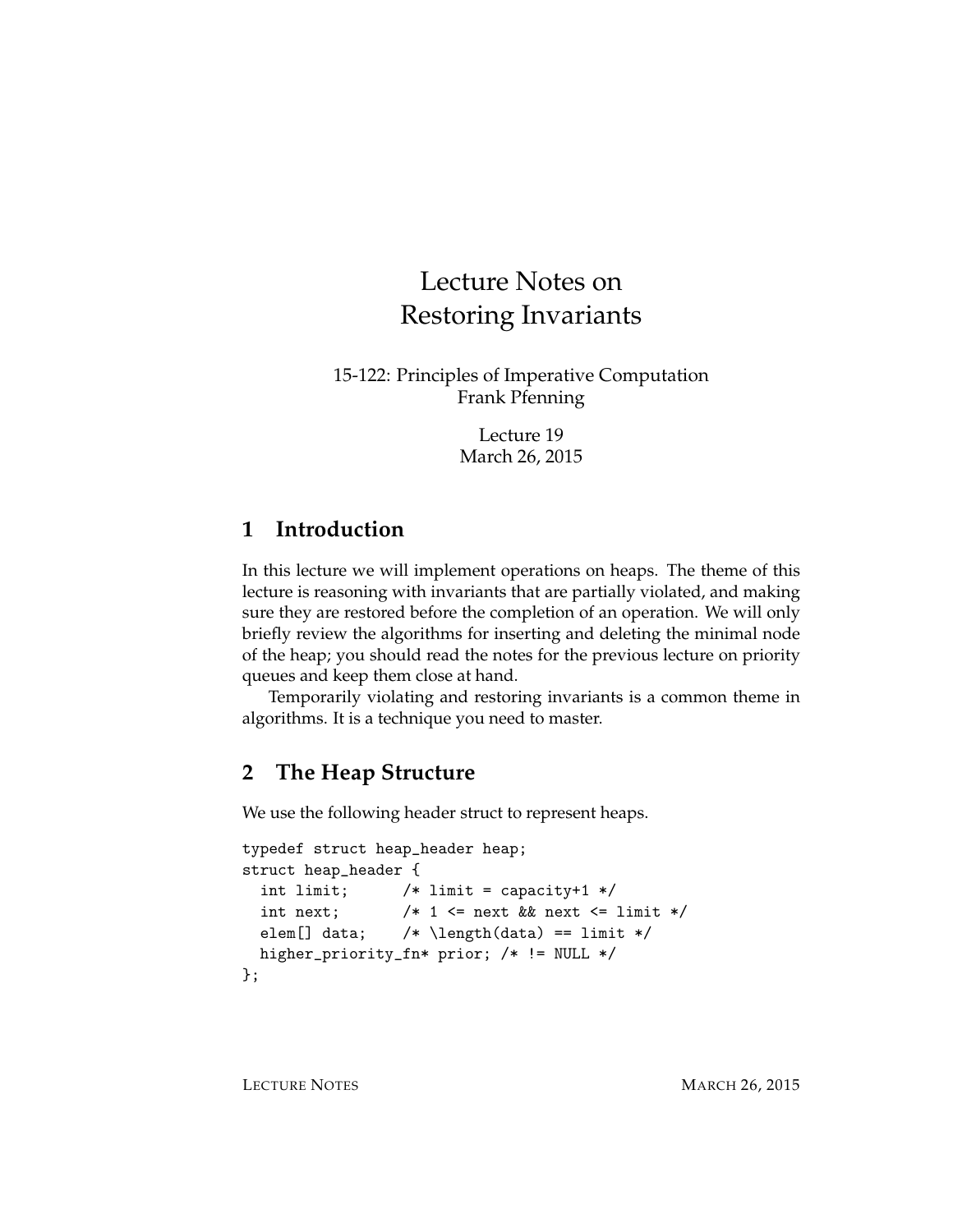The field prior is provided by the client and tells us how to compare elements.

//  $f(x,y)$  returns true if e1 is STRICTLY higher priority than e2 typedef bool higher\_priority\_fn(elem e1, elem e2);

Since the significant array elements start at 1, as explained in the previous lecture, the *limit* must be one greater than the desired capacity. The *next* index must be between 1 and *limit*, and the element array must have exactly *limit* elements.

#### **3 Minimal Heap Invariants**

Before we implement the operations, we define a function that checks the heap invariants. The shape invariant is automatically satisfied due to the representation of heaps as arrays, but we need to carefully check the ordering invariants. It is crucial that no instance of the data structure that is not a true heap will leak across the interface to the client, because the client may then incorrectly call operations that require heaps with data structures that are not.

First, we check that the heap is not null and that the length of the array matches the given limit. The latter must be checked in an annotation, because, in C and C0, the length of an array is not available to us at runtime except in contracts. Second, we check that next is in range, between 1 and *limit*. Finally, we check that the client-provided comparison is defined and non-null.

```
bool is_safe_heap(heap* H) {
 return H != NULL
    && (1 <= H->next && H->next <= H->limit)
   && is_array_expected_length(H->data, H->limit)
   && H->prior != NULL;
}
```
This is not sufficient to know that we have a valid heap! The specification function is\_safe\_heap is the minimal specification function we need to be able to access the data structure; we want to make sure anything we pass to the user additionally satisfies the ordering invariant.

This invariant acts as the precondition of some of our helper functions. We first use the client's function, accessbile as  $H\rightarrow$ prior, to express a more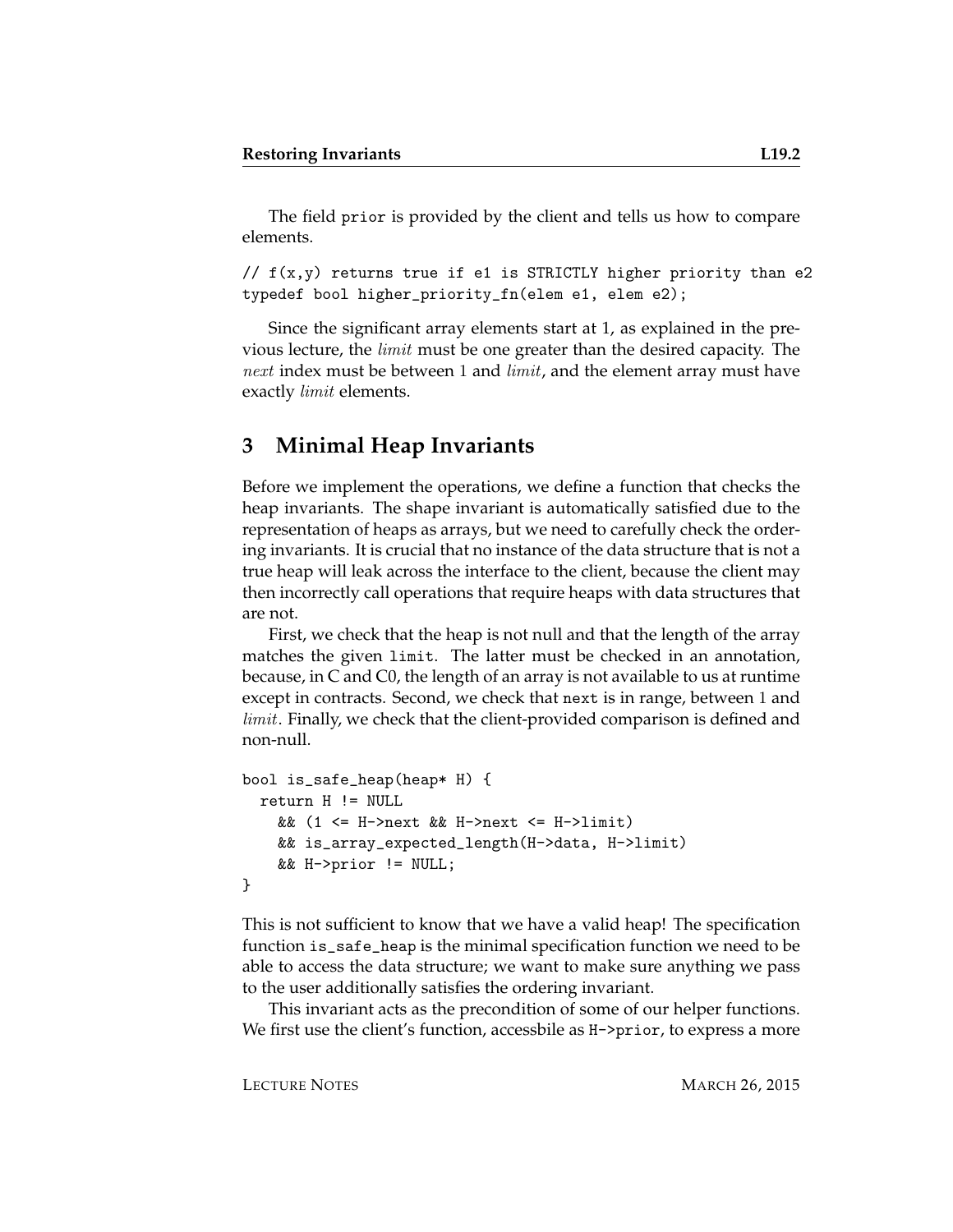useful concept for our implementation: that the element in index i can be correctly placed as the parent of the element in index j in the heap.

```
bool ok_above(heap* H, int i, int j)
//@requires is_safe_heap(H);
//@requires 1 \le i && i \le H->next;
//@requires 1 <= j && j < H->next;
{
  return !(*H->prior)(H->data[j], H->data[i]);
}
```
A second helper function that uses is\_safe\_heap swaps an element with its parent:

```
void swap_up(heap* H, int i)
//@requires is_safe_heap(H);
//@requires 2 \le i \& i \le H->next;
{
  elem tmp = H-\lambda data[i];H-\lambda data[i] = H-\lambda data[i/2];
  H-\lambda \text{data}[i/2] = \text{tmp};}
```
#### **4 The Heap Ordering Invariant**

It turns out to be simpler to specify the ordering invariant in the second form, which stipulates that each node except the root needs to be greater or equal to its parent. To check this we iterate through the array and compare the priority of each node  $data[i]$  with its parent, except for the root  $(i = 1)$ which has no parent.

```
bool is_heap_ordered(heap* H)
//@requires is_safe_heap(H);
{
 for (int i = 2; i < H->next; i++)
 //@loop_invariant 2 \leq i;if (!ok_above(H, i/2, i)) return false;
  return true;
}
```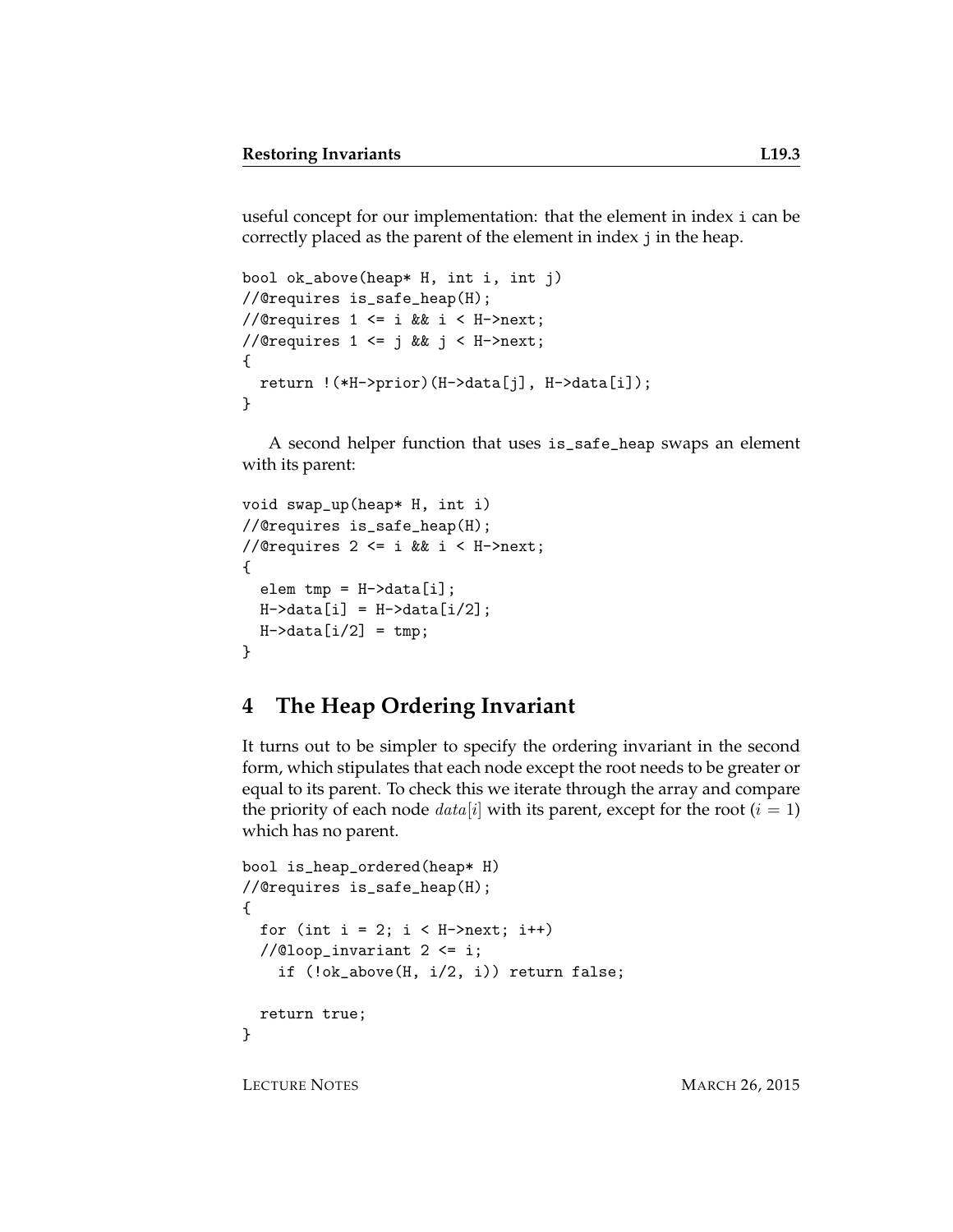```
bool is_heap(heap* H) {
  return is_safe_heap(H) && is_heap_ordered(H);
}
```
# **5 Creating Heaps**

We start with the simple code to test if a heap is empty or full, and to allocate a new (empty) heap. A heap is empty if the next element to be inserted would be at index 1. A heap is full if the next element to be inserted would be at index *limit* (the size of the array).

```
bool heap_empty(heap* H)
//@requires is_heap(H);
{
  return H->next == 1;
}
bool heap_full(heap* H)
//@requires is_heap(H);
{
  return H->next == H->limit;
}
```
To create a new heap, we allocate a struct and an array and set all the right initial values.

```
heap* heap_new(int capacity, higher_priority_fn* prior)
//@requires capacity > 0 && prior != NULL;
//@ensures is_heap(\result) && heap_empty(\result);
{
 heap* H = \text{alloc(heap)};
 H->limit = capacity+1;
 H->next = 1;
  H->data = alloc_array(elem, capacity+1);
 H->prior = prior;
  return H;
}
```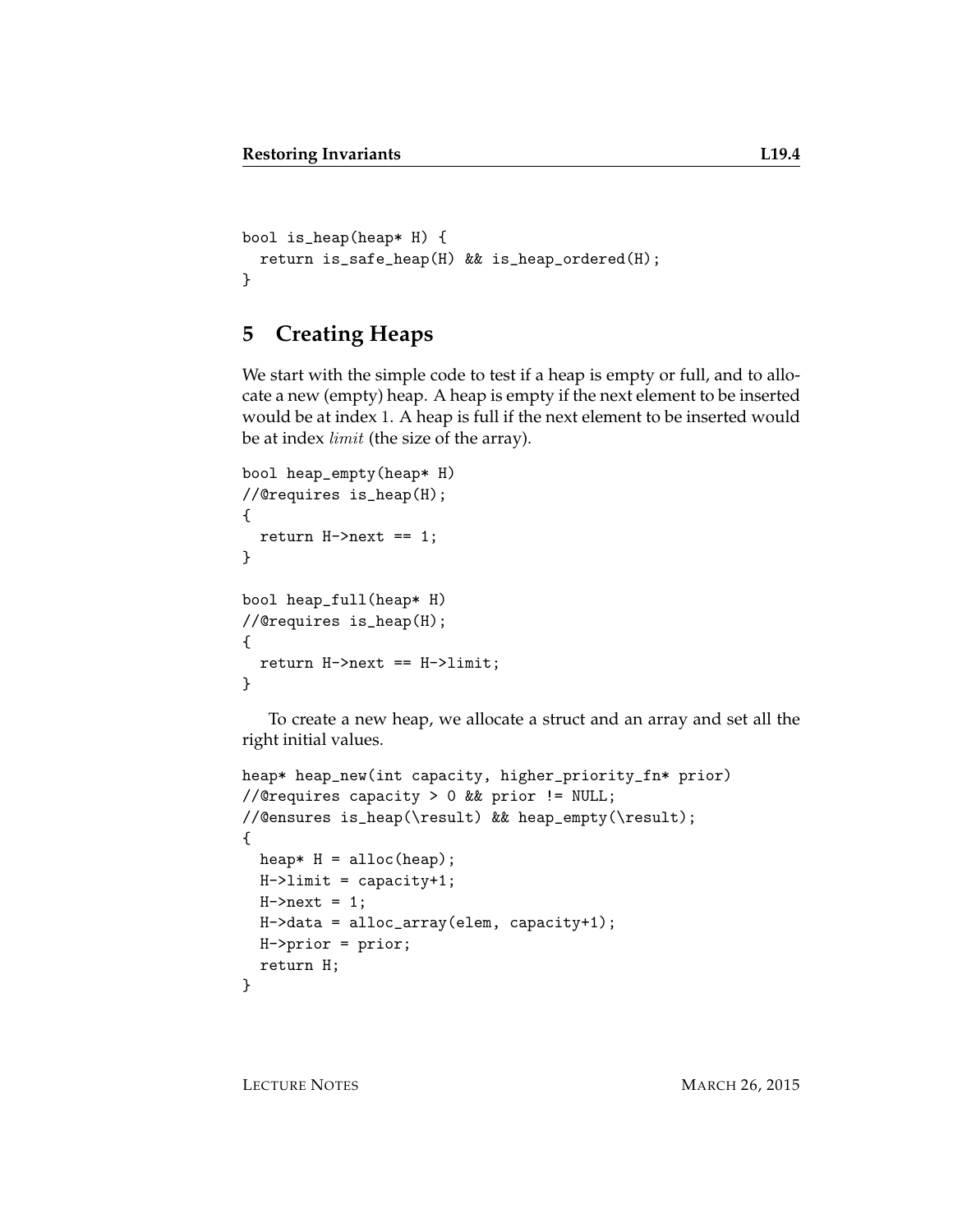#### **6 Insert and Sifting Up**

The shape invariant tells us exactly where to insert the new element: at the index  $H \rightarrow next$  in the data array. Then we increment the *next* index.

```
void heap_add(heap* H, elem x)
//@requires is_heap(H) && !heap_full(H);
//@ensures is_heap(H);
{
  H-\lambda\text{data}[H-\lambda\text{next}] = x;(H->next)+;
  ...
}
```
By inserting  $e$  in its specified place, we have, of course, violated the ordering invariant. We need to *sift up* the new element until we have restored the invariant. The invariant is restored when the new element is bigger than or equal to its parent or when we have reached the root. We still need to sift up when the new element is less than its parent. This suggests the following code:

```
int i = H->next - 1;
while (i > 1 && lok_abcve(H, i/2, i)) {
 swap_up(H->data, i);
  i = i/2;}
```
Here, swap is the standard function, swapping two elements of the array. Setting  $i = i/2$  is moving up in the array, to the place we just swapped the new element to.

At this point, as always, we should ask why accesses to the elements of the priority queue are safe. By short-circuiting of conjunction, we know that  $i > 1$  when we ask whether H->data [i/2] is okay above H->data [i]. But we need a loop invariant to make sure that it respects the upper bound. The index i starts at  $H\text{-}$ next - 1, so it should always be strictly less that H->next.

```
while (i > 1 && lok_above(H, i/2, i))//@loop_invariant 1 <= i && i < H->next;
{
  swap_up(H->data, i);
  i = i/2;}
```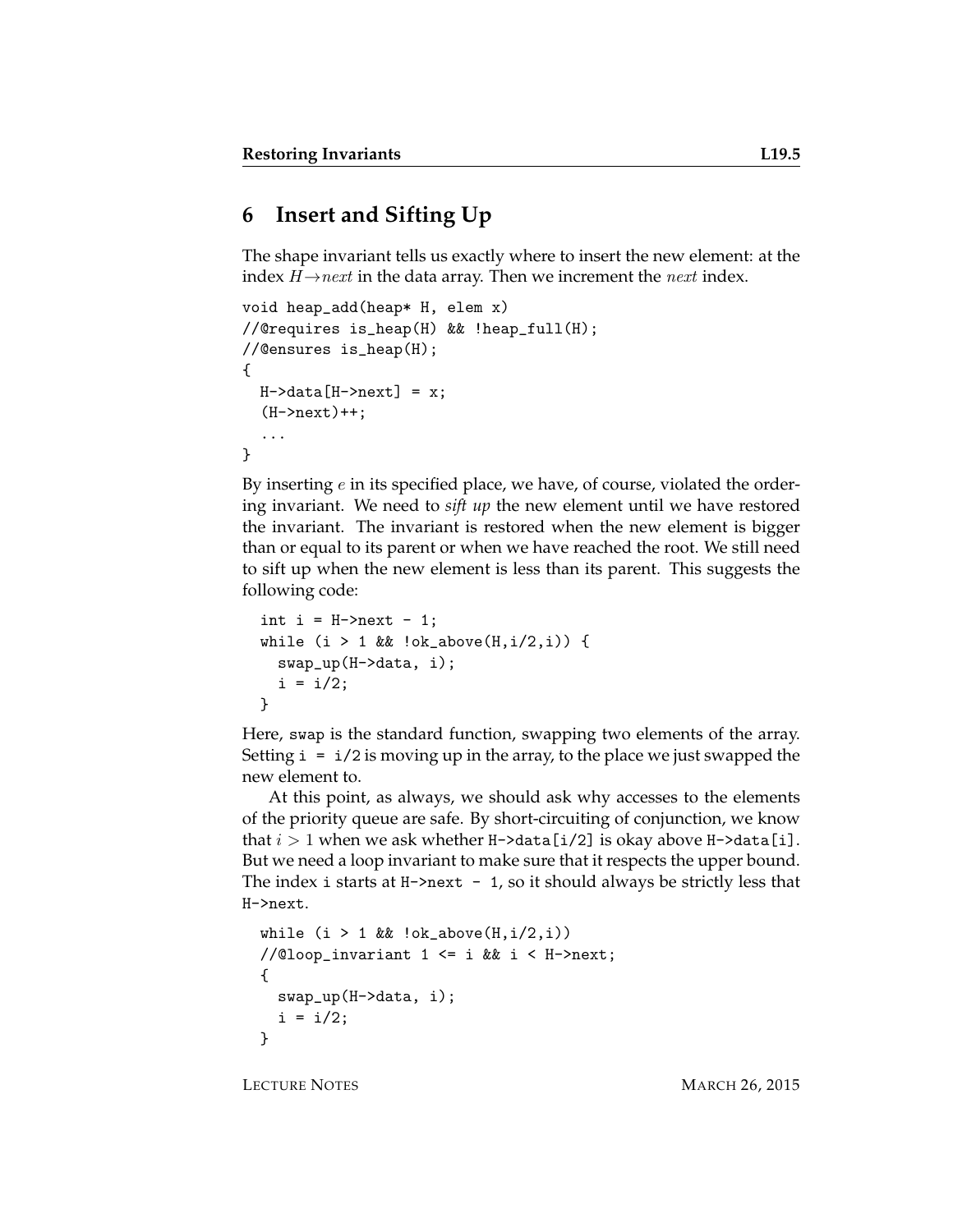One small point regarding the loop invariant: we just incremented H->next, so it must be strictly greater than 1 and therefore the invariant  $1 \leq i$  must be satisfied.

But how do we know that swapping the element up the tree restores the ordering invariant? We need an additional loop invariant which states that H is a valid heap *except at index* i. Index i may be smaller than its parent, but it still needs to be less or equal to its children. We therefore postulate a function is\_heap\_expect\_up and use it as a loop invariant.

```
while (i > 1 && lok_above(H, i/2, i))//@loop_invariant 1 \leq i && i \leq H->next;
//@loop_invariant is_heap_except_up(H, i);
```
The next step is to write this function. We copy the is\_heap function, but check a node against its parent only when it is different from the distinguished element where the exception is allowed.

```
bool is_heap_except_up(heap* H, int n)
//@requires is_safe_heap(H);
//@requires 1 \leq n && n \leq H->next;
{
  for (int i = 2; i < H->next; i++)//@loop_invariant 2 <= i;
    if (!(i == n || ok_above(H, i/2, i))) return false;
 return true;
}
```
We observe that is\_heap\_except\_up( $H$ , 1) is equivalent to is\_heap( $H$ ). That's because the loop over *i* starts at 2, so the exception  $i \neq n$  is always true.

Now we try to prove that this is indeed a loop invariant, and therefore our function is correct. Rather than using a lot of text we verify this properties on general diagrams. Other versions of this diagram are entirely symmetric. On the left is the relevant part of the heap before the swap and on the right is the relevant part of the heap after the swap. The relevant nodes in the tree are labeled with their priority. Nodes that may be above a or below  $c, c_1, c_2$  and to the right of a are not shown. These do not enter into the invariant discussion, since their relations between each other and the shown nodes remain fixed. Also, if  $x$  is in the last row the constraints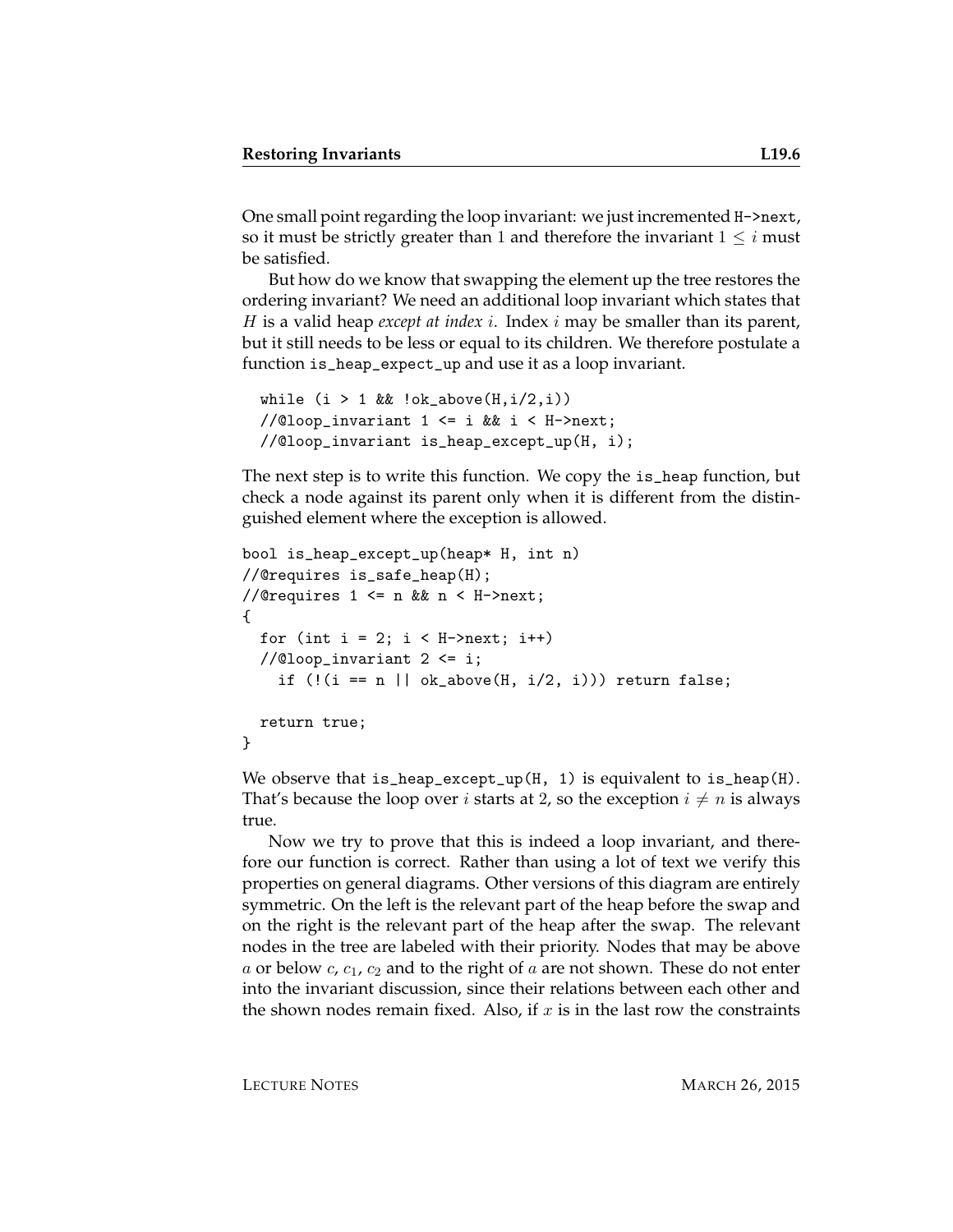regarding  $c_1$  and  $c_2$  are vacuous.



We know the following properties on the left from which the properties shown on the right follow as shown:

| $a \leq b$ (1) order   |                           |                 | $a$ ? $x$ allowed exception |
|------------------------|---------------------------|-----------------|-----------------------------|
| $b \leq c$ (2) order   |                           |                 | $x \leq c$ from (5) and (2) |
| $x \leq c_1$ (3) order |                           |                 | $x \leq b$ from (5)         |
| $x \leq c_2$ (4) order |                           |                 |                             |
|                        |                           | $b \leq c_1$ ?? |                             |
|                        | $x < b$ (5) since we swap | $b \leq c_2$ ?? |                             |

(For this and similar examples, we'll assume that we're using a min-heap.) So we see that simply stipulating the (temporary) invariant that every node is greater or equal to its parent except for the one labeled  $x$  is not strong enough. It is not necessarily preserved by a swap.

But we can strengthen it a bit. You might want to think about how before you move on to the next page.

The strengthened invariant also requires that the children of the potentially violating node  $x$  are greater or equal to their grandparent! Let's reconsider the diagrams.

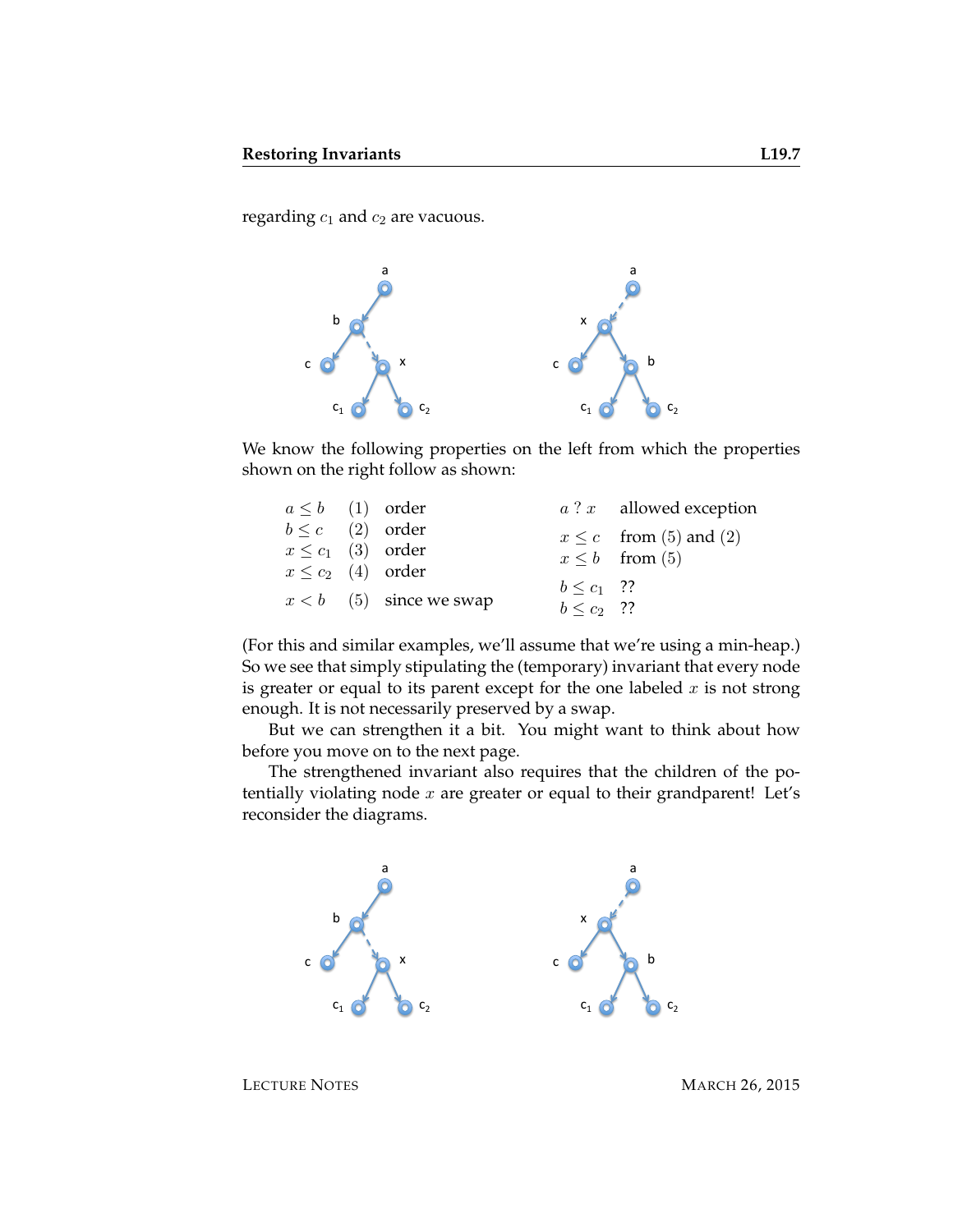We have more assumptions on the left now  $((6)$  and  $(7)$ ), but we have also two additional proof obligations on the right ( $a \leq c$  and  $a \leq b$ ).

| $a \leq b$ (1) order   |                              |                  | $a$ ? $x$ allowed exception |
|------------------------|------------------------------|------------------|-----------------------------|
| $b \leq c$ (2) order   |                              |                  | $a \leq c$ from (1) and (2) |
| $x \leq c_1$ (3) order |                              | $a \leq b$ (1)   |                             |
| $x \leq c_2$ (4) order |                              |                  |                             |
|                        | $x < b$ (5) since we swap    |                  | $x \leq c$ from (5) and (2) |
|                        |                              |                  | $x \leq b$ from (5)         |
|                        | $b \leq c_1$ (6) grandparent | $b \leq c_1$ (6) |                             |
|                        | $b \leq c_2$ (7) grandparent | $b \le c_2$ (7)  |                             |

Success! We just need to add an additional function that checks this loop invariant:

```
bool grandparent_check(heap* H, int n)
//@requires is_safe_heap(H);
//@requires 1 \leq n && n \leq H->next;
{
 if (n == 1) return true;
 if (n*2 >= H->next) return true; // No children
 if (n*2 + 1 == H\text{-}2next) // Left child only
   return ok_above(H, n/2, n*2);
 return ok_above(H, n/2, n*2)
    && ok_above(H, n/2, n*2 + 1);
}
```
Using this additional invariant, we have loop that provably restores the is\_heap invariant.

```
while (i > 1 && lok_above(H,i/2,i))//@loop_invariant 1 <= i && i < H->next;
//@loop_invariant is_heap_except_up (H, i);
//@loop_invariant grandparent_check(H, i);
{
 swap_up(H->data, i);
 i = i/2;}
```
Note that the strengthened loop invariants (or, rather, the strengthened definition what it means to be a heap except in one place) is not necessary to show that the postcondition of heap\_insert (i.e. is\_heap(H)) is implied.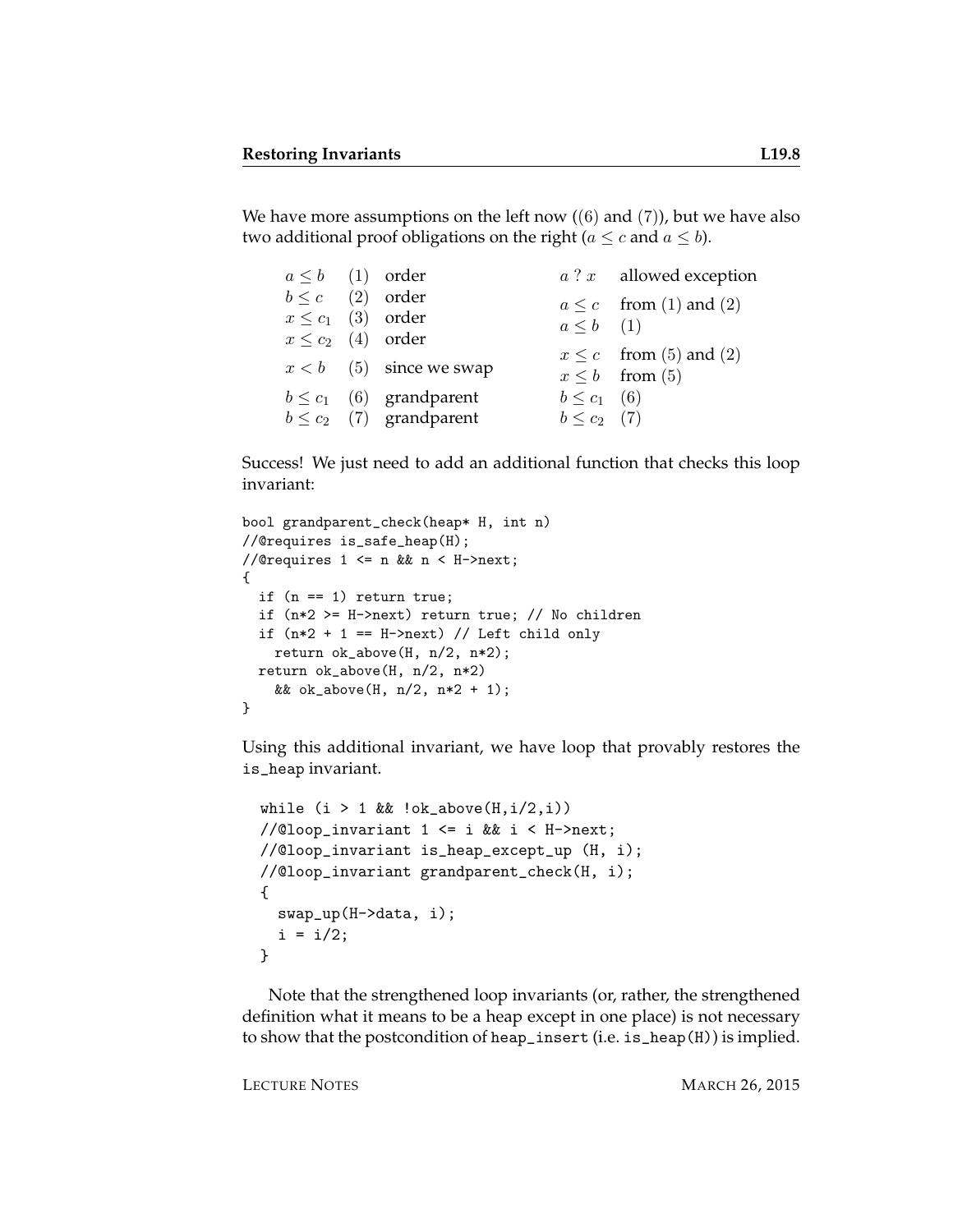**Postcondition:** If the loop exits, we know the loop invariants and the negated loop guard:

| $1 \leq i \leq next$                      | (LI1)              |
|-------------------------------------------|--------------------|
| is_heap_except_up $(H, i)$                | (LI <sub>2</sub> ) |
| Either $i \leq 1$ or ok_above (H, i/2, i) | Negated loop guard |

We distinguish the two cases.

- **Case:**  $i \leq 1$ . Then  $i = 1$  from (LI 1), and is heap except  $\mathfrak{u}(H, 1)$ . As observed before, that is equivalent to is\_heap( $H$ ).
- **Case:**  $ok\_above(H, i/2, i)$ . Then the only possible index i where is\_heap\_except\_up(H, i) makes an exception and does not check whether  $ok_above(H, i/2, i)$  is actually no exception, and we have is\_heap(H).

#### **7 Deleting the Minimum and Sifting Down**

Recall that deleting the minimum swaps the root with the last element in the current heap and then applies the *sifting down* operation to restore the invariant. As with insert, the operation itself is rather straightforward, although there are a few subtleties. First, we have to check that  $H$  is a heap, and that it is not empty. Then we save the minimal element, swap it with the last element (at  $next - 1$ ), and delete the last element (now the element that was previously at the root) from the heap by decrementing *next*.

```
elem heap_rem(heap* H)
//@requires is_heap(H) && !heap_empty(H);
//@ensures is_heap(H);
{
  int i = H->next;
  elem min = H-\lambda data[1];(H->next)--;
  if (H->next > 1) {
    H-\lambda data[1] = H-\lambda data[H-\lambda next];
    /* H is no longer a heap! */
    sift_down(H);
  }
```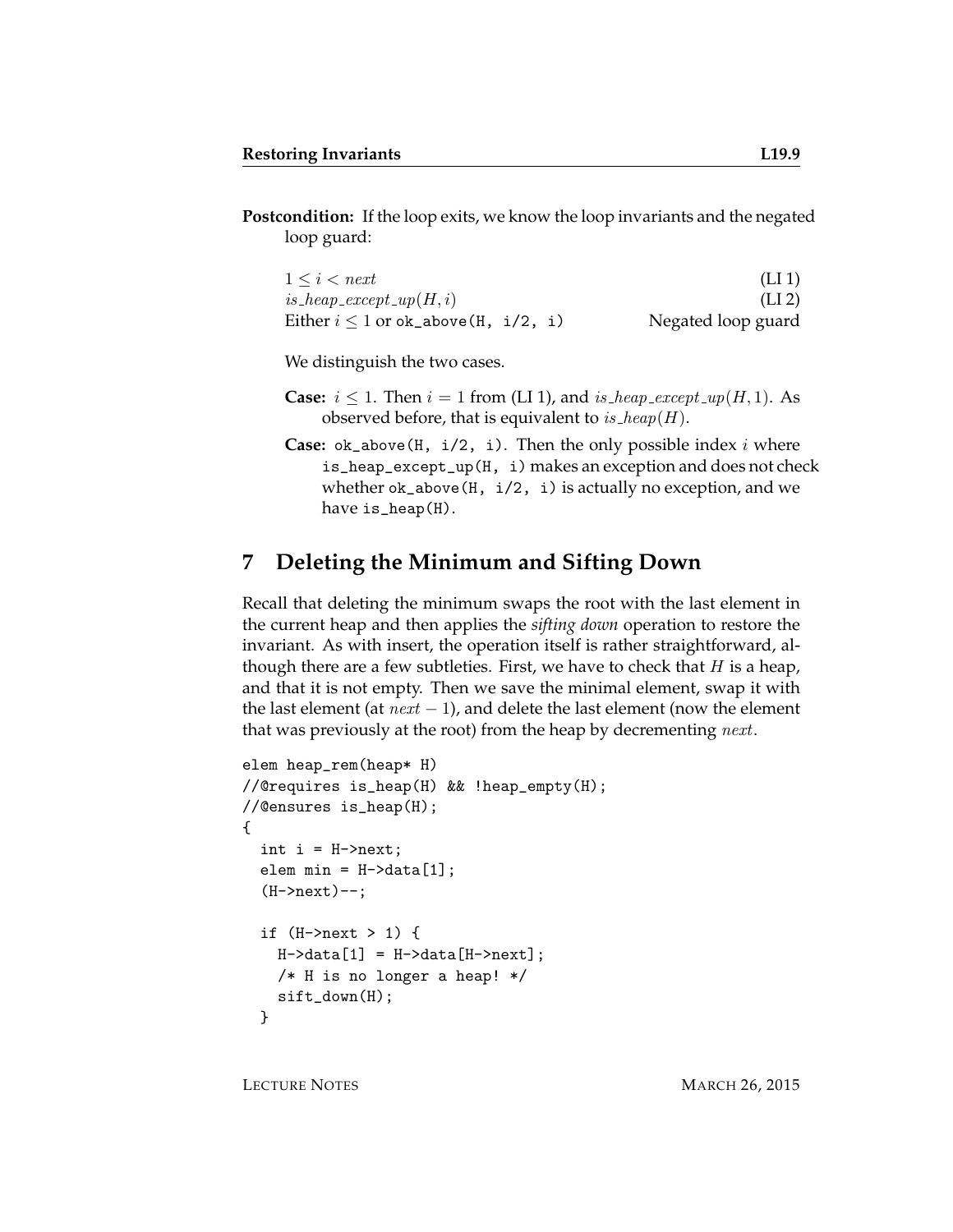```
return min;
```
}

Next we need to restore the heap invariant by sifting down from the root, with sift\_down(H, 1). We only do this if there is at least one element left in the heap.

But what is the precondition for the sifting down operation? Again, we cannot express this using the functions we have already written. Instead, we need a function is\_heap\_except\_down(H, n) which verifies that the heap invariant is satisfied in  $H$ , expect possibly at  $n$ . This time, though, it is between  $n$  and its children where things may go wrong, rather than between  $n$  and its parent as in is\_heap\_except\_up(H, n). In the pictures below this would be at  $n = 1$  on the left and  $n = 2$  on the right.



We change the test accordingly.

```
/* Valid heap except at n, looking down the tree */
bool is_heap_except_down(heap H, int n)
//@requires is_safe_heap(H);
//@requires 1 \leq n && n \leq H->next;
{
  for (int i = 2; i < H->next; i++)//@loop_invariant 2 <= i;
    if (!(i/2 == n || ok_above(H, i/2, i))) return false;
 return true;
}
```
With this we can have the right invariant to write our sift\_down function. The tricky part of this function is the nature of the loop. Our loop index  $i$  starts at  $n$  (which actually will always be 1 when this function is called). We have reached a leaf if  $2 * i \geq next$  because if there is no left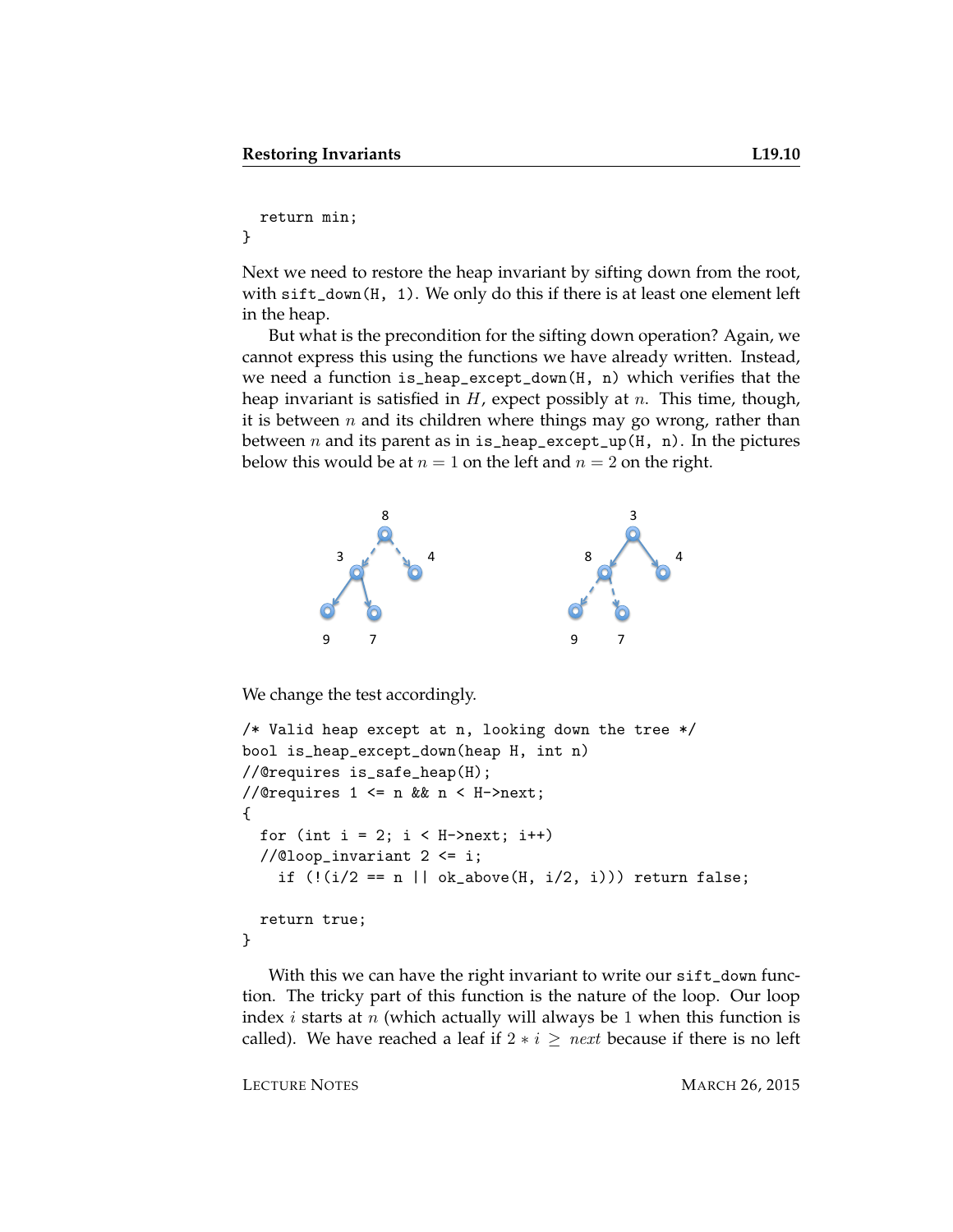child, there cannot be a right one, either. So the outline of our function shapes up as follows:

```
void sift_down(heap H)
//@requires is_safe_heap(H) && H->next > 1 && is_heap_except_down(H, 1);
//@ensures is_heap(H);
{
  int i = 1;
  while (2*i < H->next)//@loop_invariant 1 \leq i && i \leq H->next;
 //@loop_invariant is_heap_except_down(H, i);
  //@loop_invariant grandparent_check(H, i);
  ...
```
We also have written down three loop invariants: the bounds for  $i$ , the heap invariant (everywhere, except possibly at  $i$ , looking down), and the grandparent check, which we anticipate from our previous problems.

We want to return from the function if we have restored the invariant, that is if the element in index  $i$  is okay above all of this children. However, there may be either 1 or 2 children (the loop guard checks that there will be at least one). So we have to guard this access by a bounds check. Clearly, when there is no right child, checking the left one is sufficient.

```
while (2*i < H->next)
//@loop_invariant 1 <= i && i < H->next;
//@loop_invariant is_heap_except_down(H, i);
//@loop_invariant grandparent_check(H, i);
{
  int left = 2*i;
  int right = left+1;
  if (ok_above(H, i, left)
      && (right \geq H\geq next || ok_above(H, i, right)))return;
  ...
```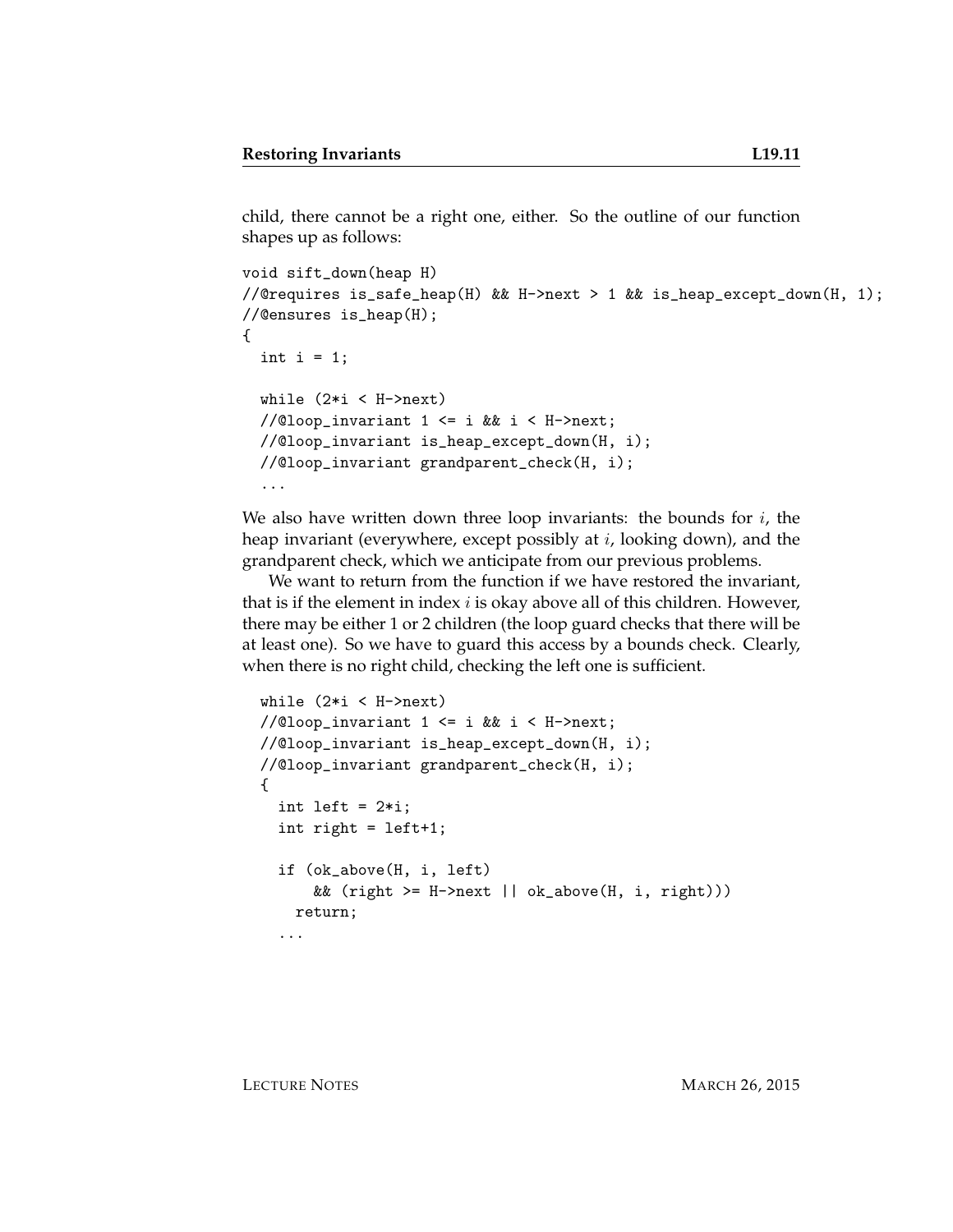If this test fails, we have to determine the smaller of the two children. If there is no right child, we pick the left one, of course. Once we have found the smaller one we swap the current one with the smaller one, and then make the child the new current node  $i$ .

```
void sift_down(heap H)
//@requires is_safe_heap(H) && H->next > 1 && is_heap_except_down(H, 1);
//@ensures is_heap(H);
{
  int i = 1;
 while (2*i < H->next)//@loop_invariant 1 <= i && i < H->next;
  //@loop_invariant is_heap_except_down(H, i);
  //@loop_invariant grandparent_check(H, i);
  {
    int left = 2*i;
    int right = left+1;
    if (ok_above(H, i, left)
        && (right >= H->next || ok_above(H, i, right)))
      return;
    if (right >= H->next || ok_above(H, left, right)) {
      swap_up(H, left);
      i = left;} else {
      //@assert right < H->next && ok_above(H, right, left);
      swap_up(H, right);
      i = right;
   }
  }
  //@assert i < H->next && 2*i >= H->next;
  //@assert is_heap_except_down(H, i);
 return;
}
```
Before the second return, we know that is\_heap\_except\_down(H,i) and  $2 * i \geq next$ . This means there is no node j in the heap such that  $j/2 = i$ and the exception in is\_heap\_except\_down will never apply. H is indeed a heap.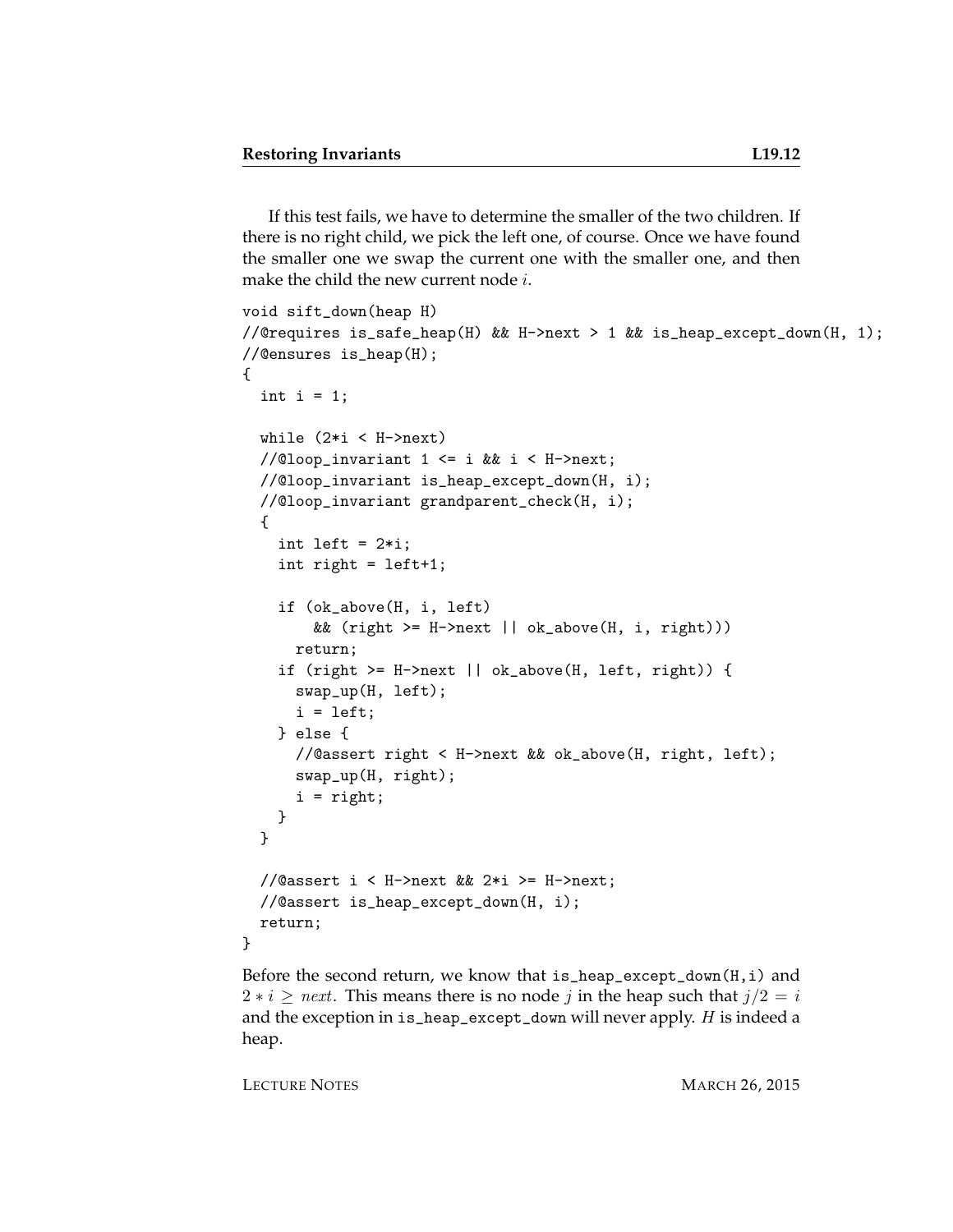At this point we should give a proof that is\_heap\_except\_down is really an invariant. This is left as Exercise [4.](#page-14-0)

#### **8 Heapsort**

We rarely discuss testing in these notes, but it is useful to consider how to write decent test cases. Mostly, we have been doing random testing, which has some drawbacks but is often a tolerable first cut at giving the code a workout. It is *much* more effective in languages that are type safe such as C0, and even more effective when we dynamically check invariants along the way.

In the example of heaps, one nice way to test the implementation is to insert a random sequence of numbers, then repeatedly remove the minimal element until the heap is empty. If we store the elements in an array in the order we take them out of the heap, the array should be sorted when the heap is empty! This is the idea behind heapsort. We first show the code, using the random number generator we have used for several lectures now, then analyze the complexity.

```
int main() {
  int n = (1 < 9) - 1; \frac{1}{5} // 1 < 9 for -1; 1 < 13 for timing
  int num_tests = 10; \frac{1}{10} for -d; 100 for timing
  int seed = 0xc0c0ffee;
  rand_t gen = init_rand(seed);
  int[] A = alloc_array(int, n);heap H = \text{heap_new}(n);
 print("Testing heap of size "); printint(n);
 print(" "); printint(num_tests); print(" times\n");
 for (int j = 0; j < num\_tests; j++) {
    for (int i = 0; i < n; i++) {
      heap_insert(H, rand(gen));
    }
   for (int i = 0; i < n; i++) {
      A[i] = \text{heap\_delmin}(H);}
    assert(heap_empty(H)); /* heap not empty */
    assert(is_sorted(A, 0, n)); /* heapsort failed */
  }
  print("Passed all tests!\n");
```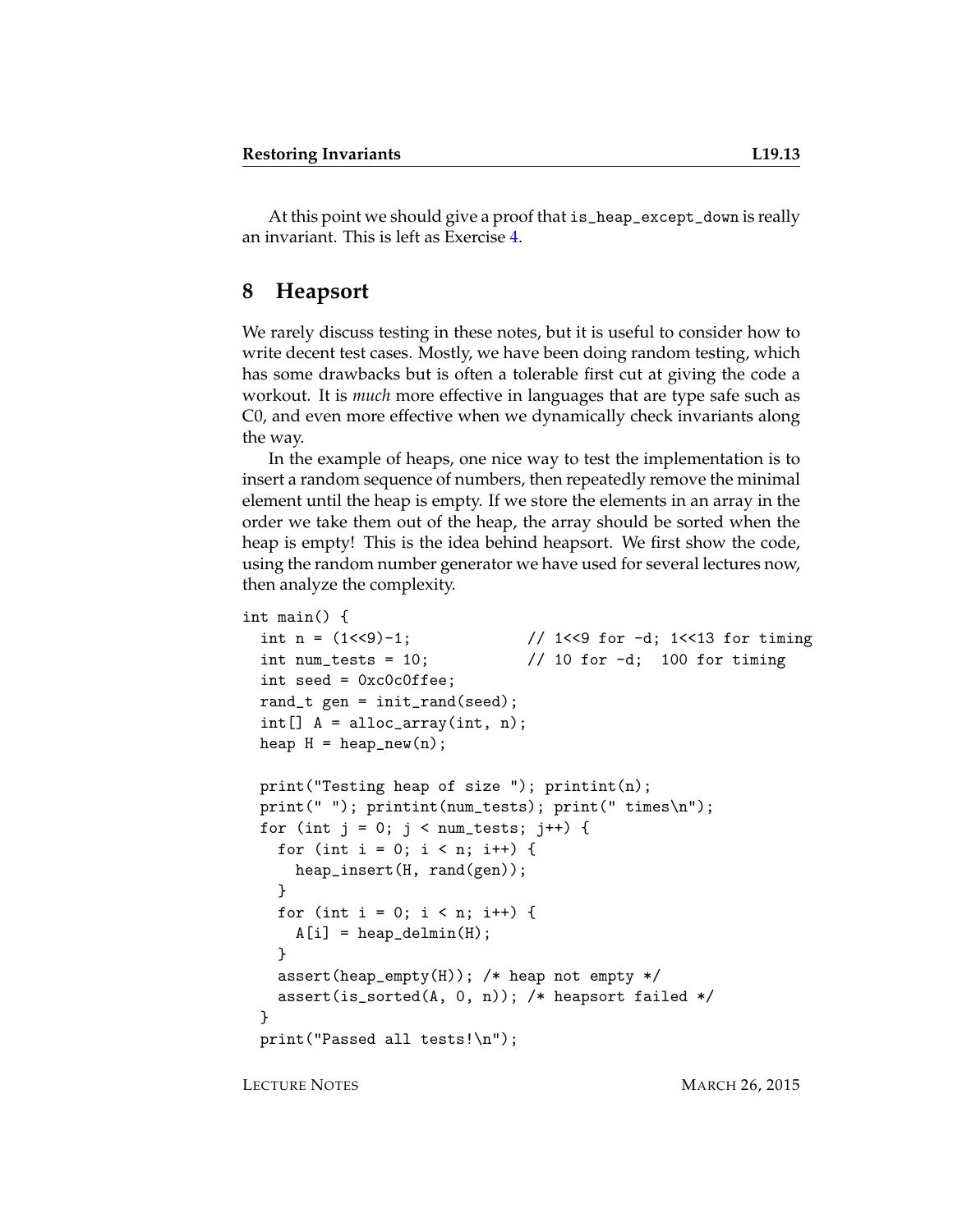#### return 0;

}

Now for the complexity analysis. Inserting  $n$  elements into the heap is bounded by  $O(n * log(n))$ , since each of the *n* inserts is bounded by  $log(n)$ . Then the *n* element deletions are also bounded by  $O(n * log(n))$ , since each of the *n* deletions is bounded by  $log(n)$ . So all together we get  $O(2 * n *$  $log(n) = O(n * log(n))$ . Heapsort is asymptotically as good as mergesort or as good as the expected complexity of quicksort with random pivots.

The sketched algorithm uses  $O(n)$  auxiliary space, namely the heap. One can use the same basic idea to do heapsort in place, using the unused portion of the heap array to accumulate the sorted array.

Testing, including random testing, has many problems. In our context, one of them is that it does not test the strength of the invariants. For example, say we write no invariants whatsoever (the weakest possible form), then compiling with or without dynamic checking will always yield the same test results. We really should be testing the invariants themselves by giving examples where they are not satisfied. However, we should not be able to construct such instances of the data structure on the client side of the interface. Furthermore, within the language we have no way to "capture" an exception such as a failed assertion and continue computation.

#### **9 Summary**

We briefly summarize key points of how to deal with invariants that must be temporarily violated and then restored.

- 1. Make sure you have a clear high-level understanding of why invariants must be temporarily violated, and how they are restored.
- 2. Ensure that at the interface to the abstract type, only instances of the data structure that satisfy the full invariants are being passed. Otherwise, you should rethink all the invariants.
- 3. Write predicates that test whether the partial invariants hold for a data structure. Usually, these will occur in the preconditions and loop invariants for the functions that restore the invariants. This will force you to be completely precise about the intermediate states of the data structure, which should help you a lot in writing correct code for restoring the full invariants.